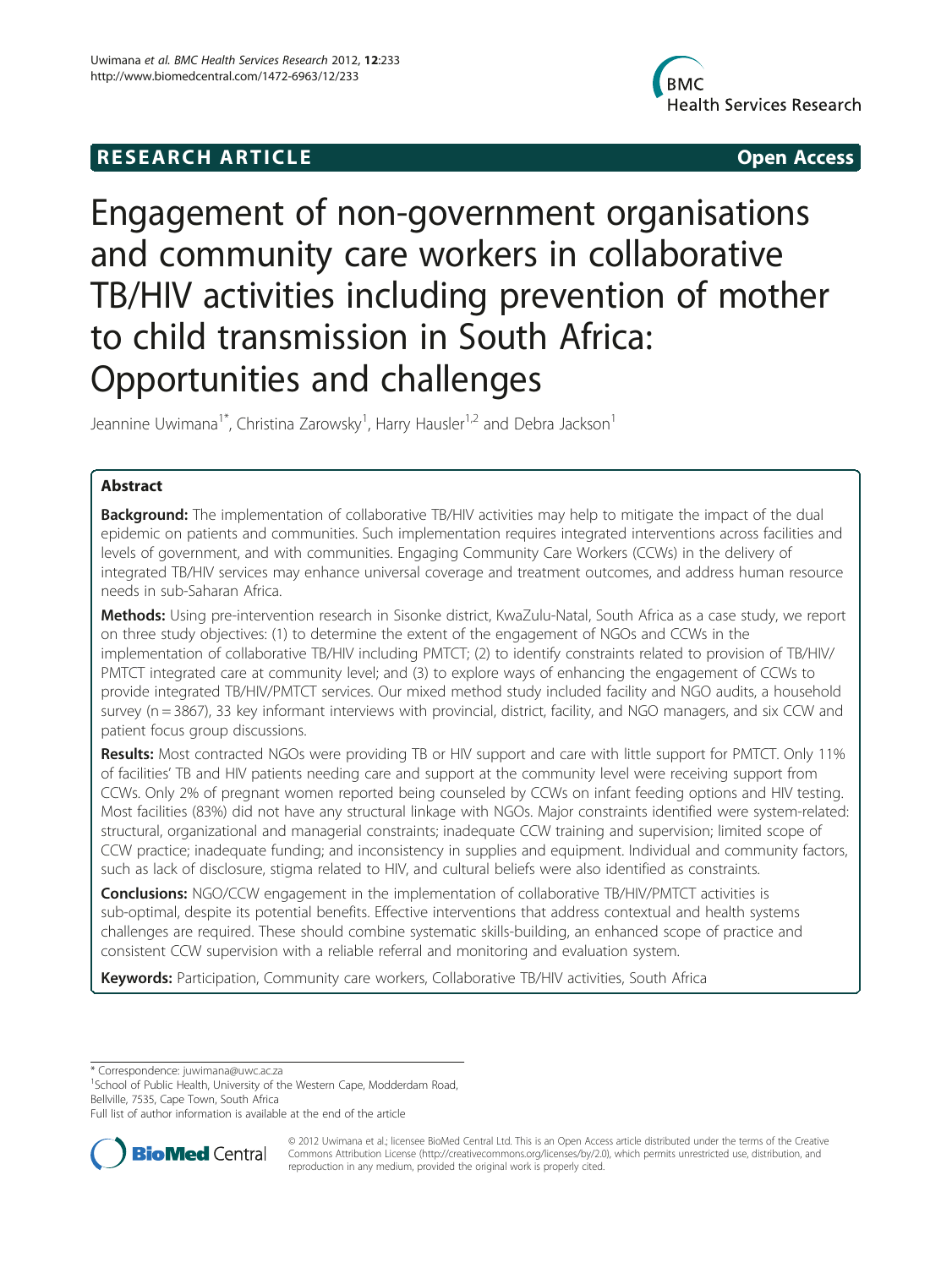## Background

The dual burden of TB and HIV in sub-Saharan Africa raises many questions on how best to address issues surrounding access, equity, and quality of healthcare, service delivery mechanisms, and the strengthening of health systems. The World Health Organization (WHO) and other international bodies have been advocating for the implementation of collaborative TB/HIV activities as a strategy to mitigate the impact of the dual epidemics on disease programmes, health systems, patients, and communities at large [\[1](#page-9-0)]. The 2004 WHO-Stop TB Partnership's interim policy for collaborative TB/HIV activities stressed the importance of addressing the TB and HIV epidemics across disciplines and agency lines, and of engaging community members [\[1\]](#page-9-0). This echoes the wide recognition of community participation in health as a critical component of Primary Health Care (PHC) since the Alma Ata declaration in 1978; however, the realization of this vision has been limited [[2,3](#page-9-0)].

The high demands for HIV- and TB-related care and support exceed the human resource capacities in many developing country health systems, including South Africa [\[2](#page-9-0)]. The literature reflects the increasing contribution of non-governmental organisations (NGOs) and Community Care Workers (CCWs) such as community health workers (CHWs) and home based carers (HBCs) in community health, through improving health service coverage, efficiency, effectiveness, equity, access and self-reliance, including among people with HIV and TB [\[4](#page-9-0)-[6\]](#page-9-0). The term "Community care workers" is used in this study to denote all categories of "non-professional" health workers such as CHWs, HBCs, TB DOT supporters, and others, as CCW involvement in collaborative TB/HIV activities can include a range of interventions: screening for TB symptoms, home-based HIV counseling and testing (HCT), TB directly observed therapy (DOT) support, antiretroviral therapy (ART) adherence support, education on PMTCT (including feeding options), homebased care, advocacy, and community mobilisation [[4,5,7](#page-9-0),[8\]](#page-9-0). Such interventions have the potential to prevent infection, identify new cases, manage illness, and improve the continuity of care, which together could lessen the impact of TB and HIV in the community at large [[9\]](#page-9-0).

In South Africa, interest in engaging CCWs (particularly CHWs and HBCs) has increased, largely due to the human resources challenges of addressing the dual TB/ HIV burden [[7](#page-9-0),[8](#page-9-0)]. Increased demand for additional and lower cost health workers has led to large numbers of NGOs becoming involved in both HIV and TB programmes. Many cadres of CCWs have been created, including: lay HCT counselors; generalist CHW focusing on health promotion; HBCs who provide palliative care to terminally ill AIDS clients; youth ambassadors (health education on HIV prevention among youth); and TB DOT supporters. This proliferation of cadres and positions has created jobs (albeit low-paying) in a context of very high country-wide unemployment. It has also helped mitigate the impact of the epidemic in South Africa [[2,10\]](#page-9-0). However, these multiple CCW cadres are generally trained in a single disease or programme dictated by the NGO or funder [[10](#page-9-0)]. The result is a "specialized CCW" model rather than the comprehensive or generalist approach intended by the national policy framework [[11\]](#page-9-0).

To further complicate the situation, the dominant CCW management model in South Africa at the time of this study was of government contracts with NGOs, who in turn employ and deploy CCWs. Since 1985, KZN province has had a strong CHW programme supported by local government, funded through national budgets [[5\]](#page-9-0). With the explosion of HIV and TB, additional cadres and costs such as training were covered by external funders.

At the time of this study, the KZN Department of Health had contracted a single NGO to employ and manage all CHWs across the province, while 135 NGOs were contracted to employ and manage several other cadres of CCWs. Additionally, other NGOs not funded by the DOH also managed HBCs. The NGO managing CHWs was overseen at the provincial level, while the other NGOs were managed at the district level.

At the community level, this model has reinforced the provision of structurally separateTB, HIV, and PMTCT services. This separation has created conflicts among CCWs and discomfort to patients who are visited by several CCWs [\[7,10](#page-9-0)]. CCWs have great potential for expanding primary health care (PHC) by integrating these services, thereby bridging the current service delivery gaps in vertical TB, HIV and PMTCT programmes, yet in most settings they are under-utilized [[12\]](#page-9-0).

To date, few empirical studies have assessed the level of NGO and CCW engagement in collaborative TB, HIV and PMTCT activities or explored ways CCWs could provide integrated TB/HIV/PMTCT care at the community level. In this paper, we report on a substudy of a larger project on community participation in enhancing collaborative TB/HIV/PMTCT programmes in a rural district of KwaZulu Natal (KZN), South Africa. We report on three study objectives: (1) to determine the extent of the engagement of NGOs and CCWs in the implementation of collaborative TB/HIV including PMTCT; (2) to identify constraints related to provision of TB/HIV/PMTCT integrated care at community level; and (3) to explore ways of enhancing the engagement of CCWs to provide integrated TB/HIV/ PMTCT services.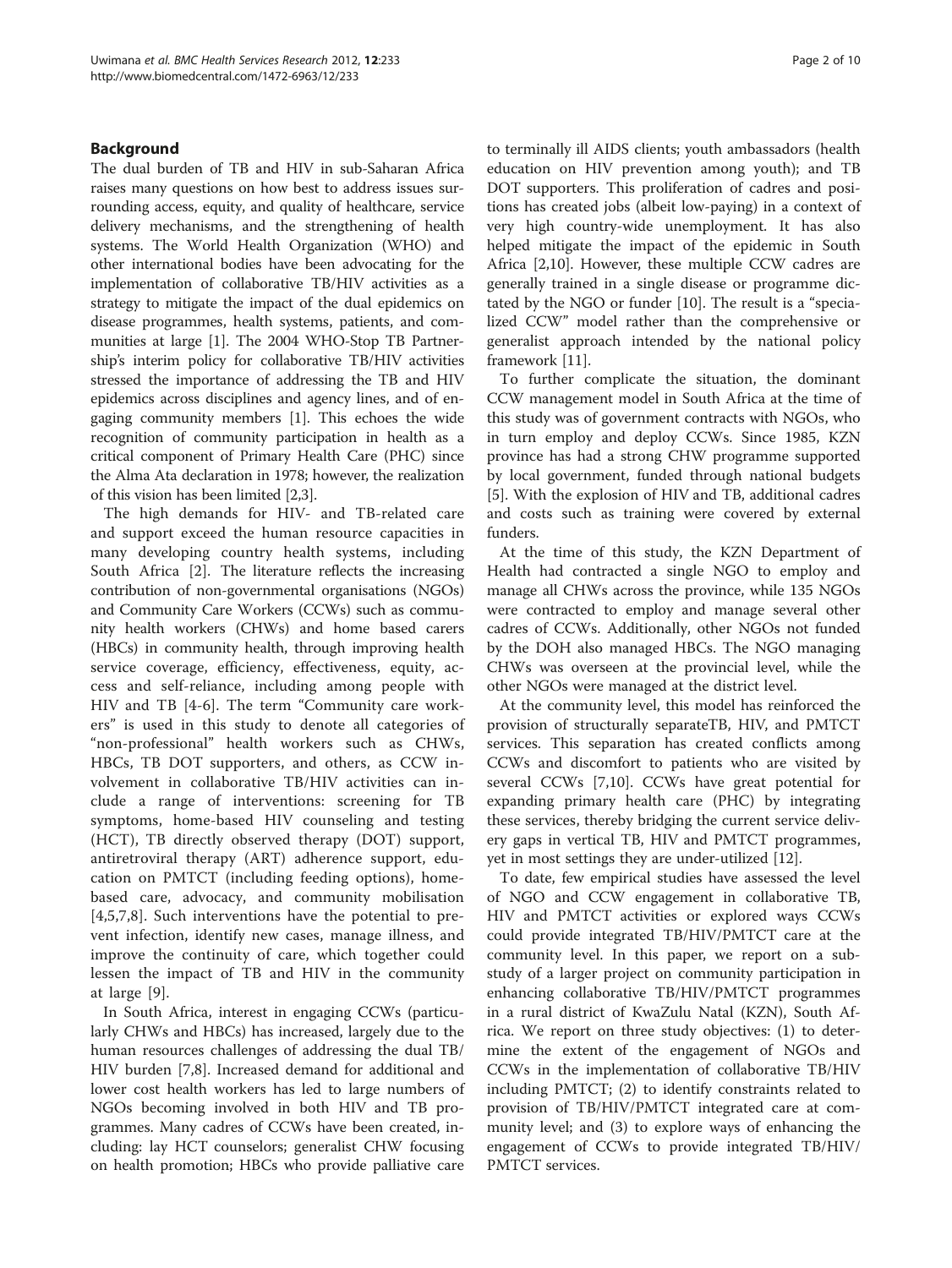#### <span id="page-2-0"></span>**Methods**

### Setting

KwaZulu-Natal is the epicenter of TB and HIV epidemics with a TB-HIV co-infection rate of 75-80% in some settings [\[13](#page-9-0)]. Sisonke district, one of KZN's 11 districts, is mostly rural with poor roads, an area of 11,128 km<sup>2</sup>, a population of  $\sim$  500,000, 79% unemployment, and poverty levels of 71%. The people of Sisonke District have relatively poor access to basic services even compared to residents of similar ruralinland districts; only 33% of Sisonke residents have access to piped water, on or off site, 57% rely on candles for lighting, 74% are reliant on either paraffin or wood for cooking and only 22% have access to good sanitation, flush or chemical toilets. IsiZulu is the most spoken language and the majority of the district population (53.62%) are females compared to males (46.38%). The antenatal HIV prevalence is estimated at 35% compared to 39.5 province-wide 2008–2009 [[14\]](#page-9-0). New TB cases numbered 1079 per 100,000 population with an HIV co-infection rate of 81%, compared to 52% overall in SA in 2009 [\[15](#page-9-0)].

At the time of the study (August-2008 to Sept-2009), the district had a total of 32 NGOs managing HBCs, 26 of which were funded by the DOH. These 26 NGOs employed a total of 414 HBCs. Another large independent NGO managed 402 CHWs. Therefore, collaborating with these 33 NGOs provided us access to a total of 816 CCWs (CHWs and HBCs).

#### Ethical considerations

Ethical clearance was obtained from the University of the Western Cape and the DOH-KZN Research Unit Institutional Review Board. We also received permission from the Sisonke District Manager and health facilities managers to access patient records and other related data.

An information sheet and consent form addressing voluntary participation in the study, anonymity and confidentiality was reviewed with all participants. The household survey was not specific to HIV or TB, but all participants understood that questions on TB and HIV would be asked and that they were free to disclose or not disclose their household's history of TB, HIV, and related services.

#### Study design

A mixed methods approach was used with a partially mixed concurrent dominant status design [[16\]](#page-9-0) by exploring specific objectives through each method in order to achieve a more comprehensive view on issues related to community engagement in healthcare. Quantitative research methods were used to answer objective 1 while qualitative methods were used for objectives 2 &3. Quantitative and qualitative methods occurred concurrently. The quantitative facet was given more weight (dominant status) [[16](#page-9-0)]. The quantitative and qualitative data were analysed separately and were integrated during interpretation.

|  |  | Table 1 Study objectives, Research methods and Sample size |  |  |  |  |  |
|--|--|------------------------------------------------------------|--|--|--|--|--|
|--|--|------------------------------------------------------------|--|--|--|--|--|

| <b>Objectives</b>                                                                                                 | Research<br>method | <b>Description</b>                                                                                        | Sample size                                                                                       |  |
|-------------------------------------------------------------------------------------------------------------------|--------------------|-----------------------------------------------------------------------------------------------------------|---------------------------------------------------------------------------------------------------|--|
| Objective 1                                                                                                       | Quantitative       | Facility audit:                                                                                           |                                                                                                   |  |
| To determine the extent of the                                                                                    |                    | Facility records review - registers and                                                                   | 42 District hospitals- 5 CHC and PHC<br>facilities                                                |  |
| engagement of NGOs and CCWs in<br>the implementation of collaborative                                             |                    | *DHIS                                                                                                     |                                                                                                   |  |
| TB/HIV including PMTCT                                                                                            |                    | Interview with facility managers using a<br>self-administered questionnaire                               | 37 facility managers                                                                              |  |
|                                                                                                                   |                    | NGO audit:                                                                                                | 32 NGOs managing HBCs                                                                             |  |
|                                                                                                                   |                    | NGO records review and interviews<br>with managers                                                        | 1 NGO managing CHWs                                                                               |  |
|                                                                                                                   |                    | Household survey which included participant                                                               | $n = 3,867$ household members                                                                     |  |
|                                                                                                                   |                    | aged 18 years and above                                                                                   | randomly selected from the catchment<br>areas of audited facilities and NGOs                      |  |
| Objective 2                                                                                                       | Qualitative        | Individual in-depth interviews with                                                                       | 29 Provincial managers - 6 District                                                               |  |
| Identify constraints related to provision<br>of TB/HIV/PMTCT integrated care at<br>community level<br>Objective 3 |                    | ** key informants (Provincial and district managers;<br>Hospital and facility managers; and NGO managers) | managers $-6$ Facility managers $-11$<br>NGO managers- 6 FGDs with CCW- 4<br>FGDs with patients-2 |  |
|                                                                                                                   |                    | Focus group discussion (FGDs) with CCWs and                                                               |                                                                                                   |  |
|                                                                                                                   |                    | TB, HIV and PMTCT patients                                                                                |                                                                                                   |  |
| Explore ways of enhancing the<br>engagement of CCWs to provide<br>integrated TB/HIV/PMTCT services.               |                    |                                                                                                           |                                                                                                   |  |

\*DHIS: District health information system.

\*\*Key informants included provincial, district, and facility managers as well NGO managers.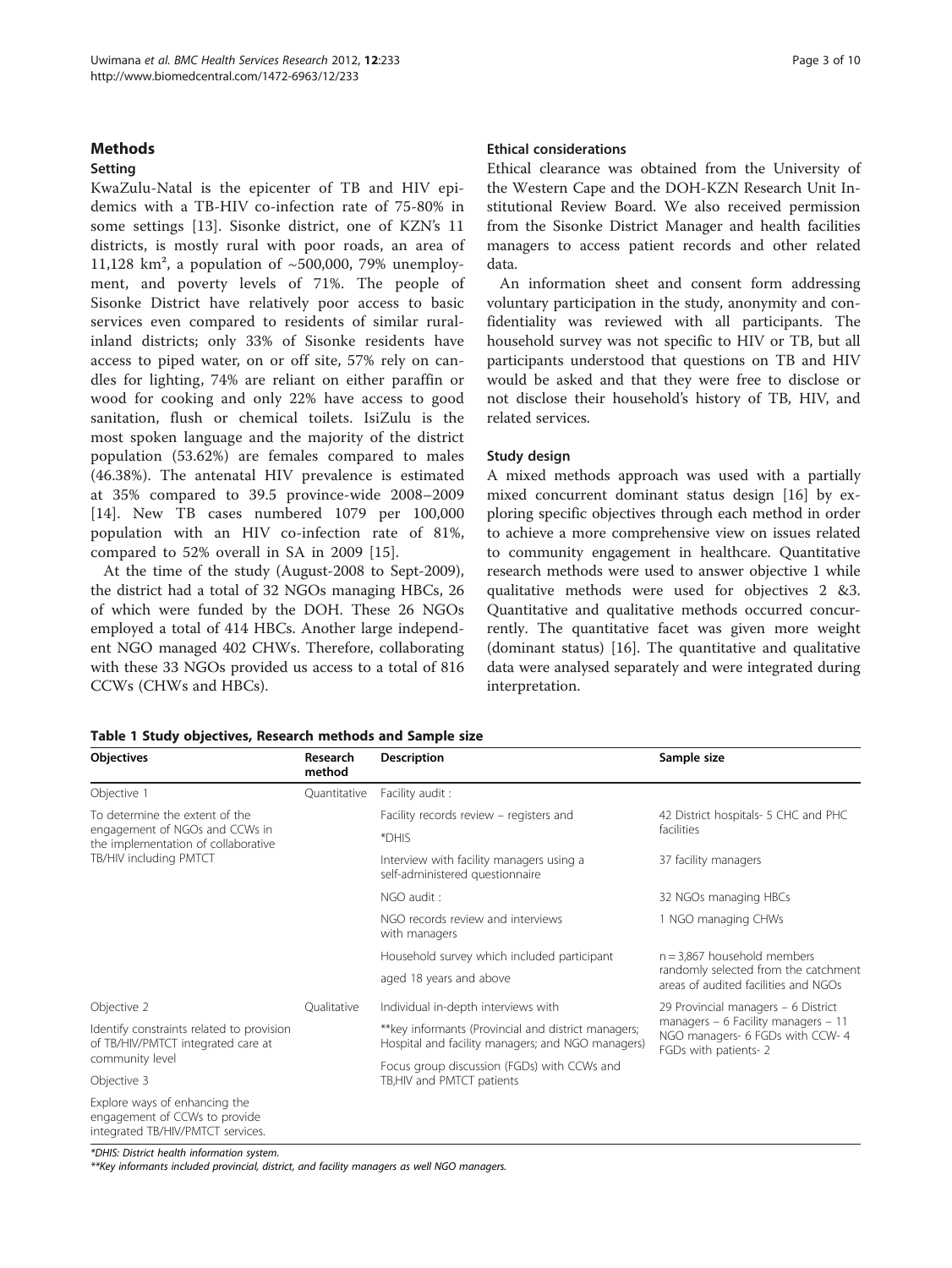#### Study population and data collection

Participation in the study was voluntary and all participants provided written informed consent. Different recruitment strategies and data collection tools were used for different groups of participants in the study as illustrated in Table [1.](#page-2-0) Facilities providing PHC services, NGOs sub-contracted by the DOH-KZN to manage CCWs (CHWs and HBCs), CCWs, and household members from the facility and NGO catchment areas in Sisonke District were included in the study. Insert Table [1.](#page-2-0)

#### Quantitative study

The quantitative aspect of the investigation comprised a facility and NGO audit and a household survey. The purpose of the audit was to determine the burden of disease managed by the facilities, assess linkages between facilities and NGOs in the provision of care and support related to TB/HIV/PMTCT, and document training levels of CCWs, The audit included records reviews and interviews. Facility records were reviewed to determine the burden of TB and HIV diseases and assess the continuum of care. The facility records review consisted of reviewing TB, pre-ART and ART and ANC/PMTCT registers of quarter 1 to quarter 4, 2008–2009 and the data from the district health information system (DHIS) from the same period. The extracted data was validated with respective facilities to ensure accuracy of the data. To complement facility records review, questionnaires for facility and NGO managers were designed by the researchers and presented to the district task team established to monitor the audit in order to assess the face validity (i.e., whether the questions make sense as a measure of a construct in the judgment of others) and practicality (i.e., likelihood to be successfully understood). This was done prior to data collection in the field. An independent NGO, TADSA, was contracted to conduct the audit in collaboration with the researchers. Self-administered questionnaires were provided to hospital and operational managers of all 42 health facilities and the 33 NGOs mentioned above. The Audit was conducted in Oct-Dec 2008.

A household survey was conducted in August 2009. Its purpose was to describe the socio-demographic characteristics, measure the burden of TB and HIV in the study communities, and examine the services reported to be provided by CCWs (CHWs and HBCs) in the community in order to inform the design and the evaluation of a community based intervention.

The survey was not exclusively studying TB and HIV, but this paper reports on a sub-study of a larger project, hence only the household data related to TB, HIV and PMTCT services provided by CCWs are discussed. A sample size of 2400 respondents was calculated using Epiinfo based on the total population of the catchment areas of 11 facilities selected from the 42 audited ones. The criteria for selecting these 11 facilities and hence their catchment populations are described under "qualitative study" below. The sample size of 2400 was calculated for a 1-sided test with 80% power and a 5% significance level to detect an increase of HIV testing uptake from 32% to 40% post intervention over a period of 6 months. Approximately 20% was added for non response, making a total of 3000 household members. The questionnaire was developed by the first author and was programmed into the cell phones in collaboration with the service provider (Clyral Research console). Prior to field work, 35 field workers were recruited and trained on the purpose of the study, the content and use of the cell-phones, and ethical issues.

After training of field workers, a pilot was conducted in 50 households in one village outside the study area and amendments were made to the instrument. The data generated from the household survey on the services related to TB and HIV including PMTCT was used to deepen understanding of the facility and NGO audits.

#### Qualitative study

The qualitative investigation comprised of 29 key informant interviews (KIIs) and 6 focus group discussions (FGDs). A purposive sample was constructed to capture a range of perspectives across different managerial levels, roles and responsibilities.

We conducted 29 KIIs with provincial, district and facility managers as well as NGO managers involved in TB and HIV care. Six focus groups discussions (FGDs) were also held with CCWs (4 FGDs) and TB and HIV clients (2 FGDs), as illustrated in Table [1](#page-2-0).

Eleven facilities from among the 42 audited facilities were purposively selected to ensure that all levels of care were represented (district hospital, community health centre and PHC clinic) and to include facilities with high numbers of TB and HIV clients. 6 NGOs were also purposively selected from the 33 NGOs audited. CCWs and TB and HIV clients who participated in the FGDs were from the selected NGOs.

The key informant interviews and focus groups for both CCWs and beneficiaries focused on current service provision and strategies to engage NGOs and CCWs in collaborative TB/HIV activities, notably which core activities to provide within households. Our goal was to understand perceived constraints for engaging NGOs and CCWs in collaborative TB/HIV/PMTCT activities and perspectives of how CCWs could best be utilised and their services integrated.

The interview guides for KIIs and FGDs were developed in English by the first author (JU) and reviewed by DJ and HH. Individual interviews were conducted in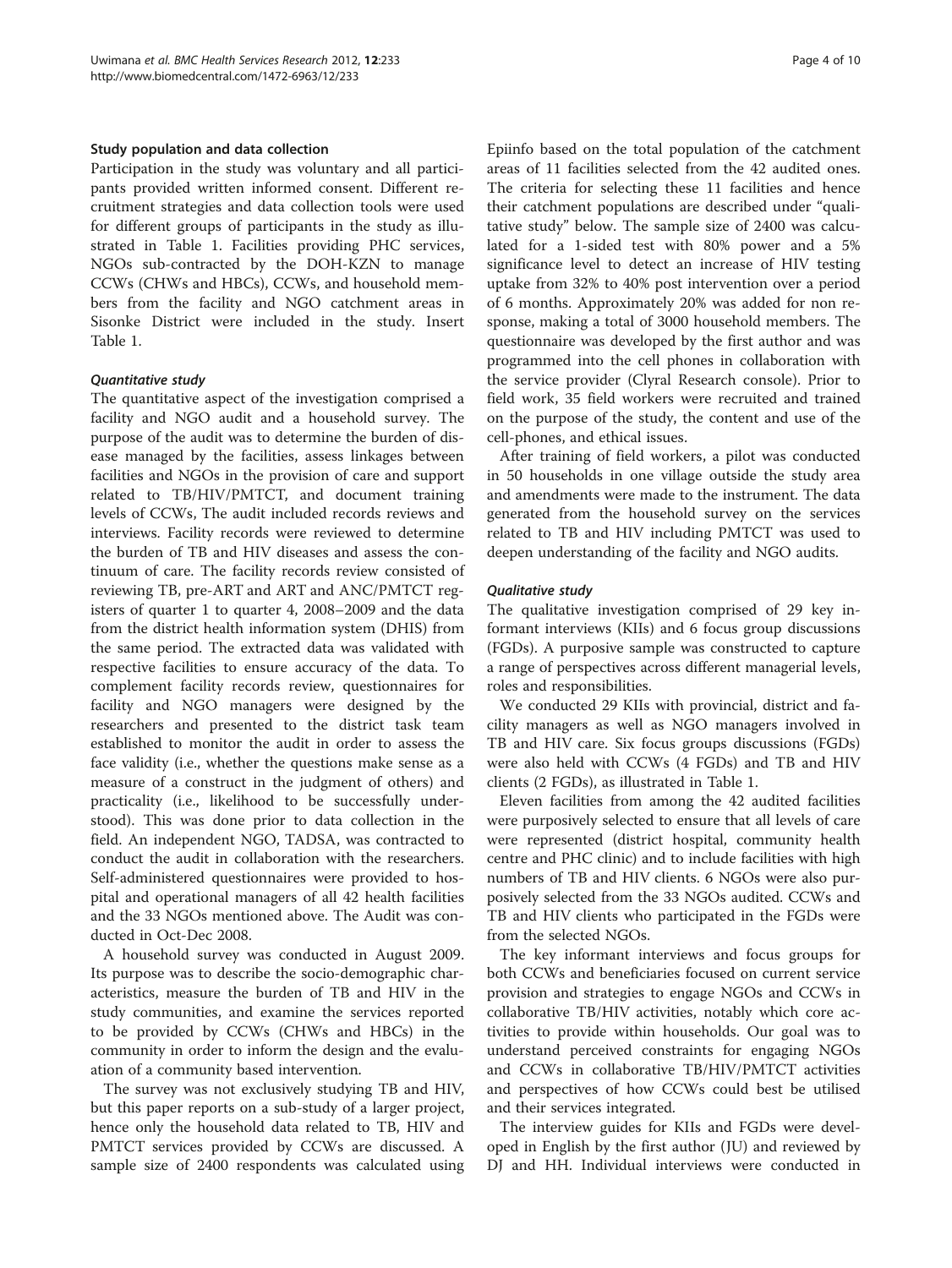English by JU since managers were conversant in English. FGDs with CCWs and clients were conducted in isiZulu by a research assistant. Interviews were recorded using a digital recorder consented by the participants and the transcripts were transcribed verbatim by an independent transcriber. Transcripts from FGDs were verbally translated and audiorecorded back into English and transcribed. The interviews and FGDs were conducted from October to December 2008.

#### Data analysis

Quantitative data from facility and NGO audits were captured in Excel and analysed using SPSS version 19. The data from the household survey was captured using cell-phone exported in an Excel file and analysed using SPSS version 19. Measures of central tendency such as frequency, mean, proportion and standard deviation were used for both datasets (audits and household survey).

For qualitative study, a total of 33 transcriptions were captured, coded and thematically analysed, using a constant comparison process supported by ATLAS.ti software [\[17\]](#page-9-0). An analytical grid of key themes was developed based on the study aims and familiarization with the first few transcripts, and then applied to the rest of the transcripts, following the approach described by Pope and colleagues [\[18\]](#page-9-0). Triangulation and member checking were used to enhance rigour. Member checking occurred through meetings with the district management team and stakeholder workshops to feedback preliminary results and inform further analysis [[19\]](#page-9-0).

#### Results

## Coverage, awareness, and TB/HIV/PMTCT services provided by NGOs

Facility records review showed that TB and HIV cases accounted for more than 50% (16,280 of 31,346 patient records) of the disease burden in the audited facilities in 2008. Only 11% of the 16,280 TB and HIV patients were recorded to be receiving support from NGOs/CCWs. Just 40% of facility managers reported being aware of NGOs operating in their catchment areas and could identify the village or ward where these CCWs are located.

The most commonly reported TB and HIV/AIDS services provided by the 33 audited NGOs included general HIV counseling (45%), TB symptom screening (39%), ART adherence support (36%) and condom distribution (33%). None of the NGOs provided adherence support to HIV-positive pregnant women on dual therapy. Table [2](#page-5-0) illustrates the reported services provided by NGOs.

Of 3,867 household members interviewed, 78%  $(n = 3,012)$  were visited by a CCW (either CHW or HBC, or both) in the previous year. Nearly all (95%) who received a visit reported being counselled on health-related issues, 21% were screened for TB symptoms, 20% received HIV counselling, 7% were given TB treatment support, and 2% received ART adherence support. Few pregnant women (2%) reported being counselled on infant feeding and HIV testing. Table [3](#page-5-0) summarises the proportion of households served by CCWs and the types of services reported to have been provided.

#### Linkages between facilities and NGOs

Seventeen percent of facilities had both an NGO referral mechanism and a standardised referral tool in place, while 42% of facilities reported not having anyone assigned to coordinate CCWs and ensure a linkage between health facilities and NGOs.

#### Training provided to community care workers (CCWs)

The audit revealed that the majority of NGOs (67%) reported providing training of their CCWs on home based care, while only 21% offered training on HIV prevention and care, 15% on HCT, 12% on TB symptoms screening and TB DOT, and 2% on ART adherence and STIs symptoms screening. None of the NGOs reported offering any training on PMTCT, although 16% of NGOs offered training related to first aid, child and youth care, community development and leadership.

## Constraints for engagement of NGOs and CCWs in collaborative TB/HIV/PMTCT activities

The predominant themes that emerged related to perceived barriers for engagement of NGOs and CCWs, including structural and managerial factors, training and skills needed by CCWs, lack of financing for community-based activities, and individual and community factors.

#### Structural and managerial factors

The two main issues that emerged from participants in this category included (1) a lack of structured linkages between health facilities and NGOs, and (2) inadequate supervision of CCWs.

#### Lack of structured linkages between facilities and NGOs

In South Africa, the government is the primary funder of CCWs through NGOs, even though CCWs are not part of the formal health system and are managed by subcontracted NGOs which also often receive complementary funding directly from donors. Although most of PHC clinics are complemented by CCWs, there is no formal structural mechanism that links NGOs-CCWs with PHC clinics. This lack of structured linkages between facilities and NGOs-CCWs was perceived as a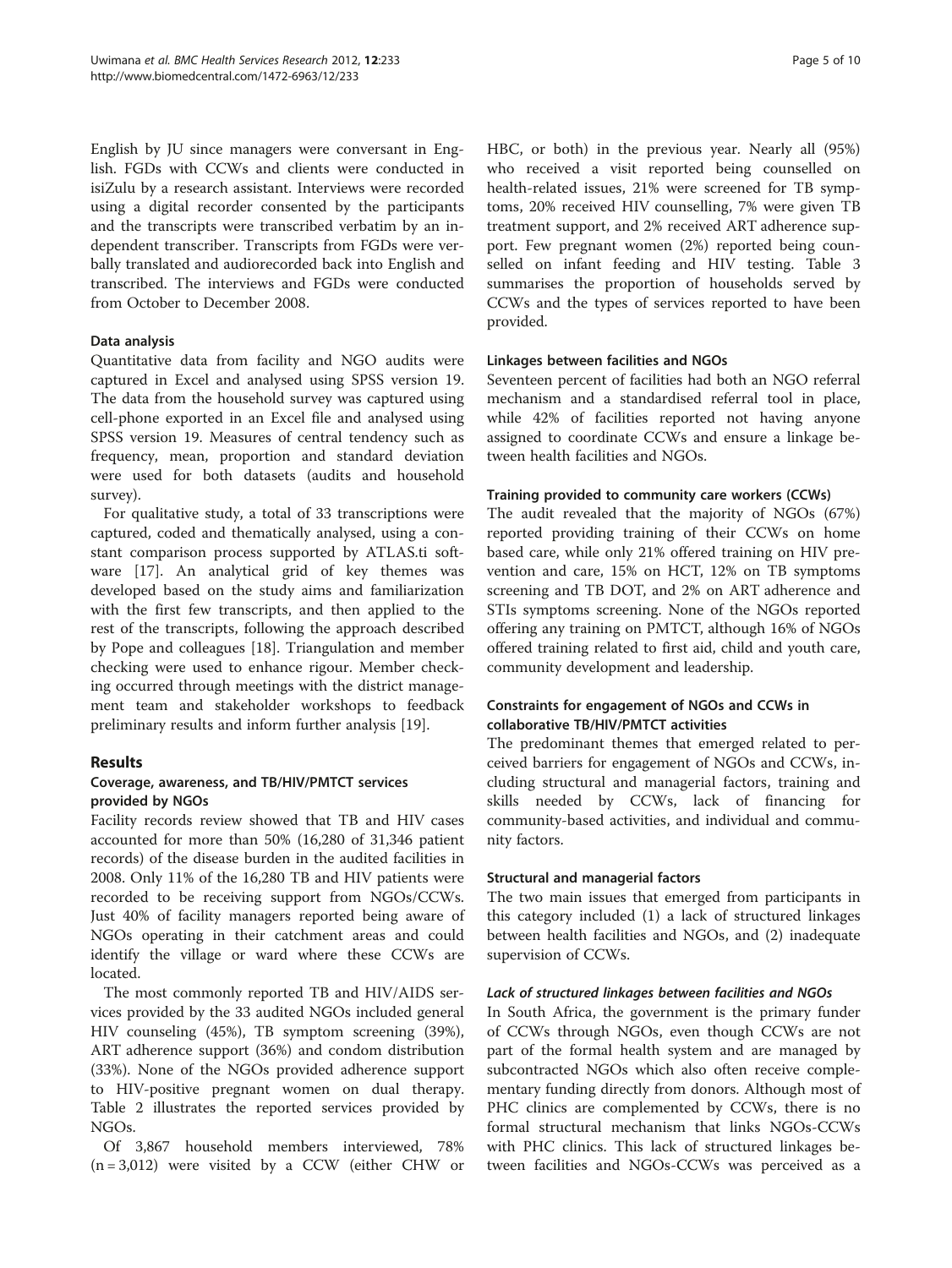<span id="page-5-0"></span>Table 2 Services related to TB/HIV care provided by NGOs and CCWs

| Service provided by NGOs/CCWs<br>related to TB and HIV care | Number of<br>NGOs(n) | Percentage<br>(%) |
|-------------------------------------------------------------|----------------------|-------------------|
|                                                             | $N = 33$             |                   |
| General HIV education and HIV counseling                    | 15                   | 45.5              |
| TB symptoms screening                                       | 13                   | 39.3              |
| Nutrition                                                   | 13                   | 39.3              |
| ART adherence support                                       | 12                   | 36.4              |
| Support groups for HIV/AIDS patients                        | 10                   | 30.3              |
| Condom distribution                                         | 11                   | 33.3              |
| ART defaulter tracing                                       | 6                    | 18.1              |
| Collection of TB medication                                 | 5                    | 15.1              |
| HIV counseling to pregnant women                            | 5                    | 15.1              |
| TB defaulter tracing                                        | 4                    | 12.1              |
| TB DOT                                                      | $\mathfrak{D}$       | 6                 |
| Sputum collection                                           | $\mathfrak{D}$       | 6                 |
| TB contact tracing                                          | 1                    | 3.3               |
| Streptomycin injections                                     | 1                    | 3.3               |
| Treatment adherence support to<br>pregnant women            | $\Omega$             | $\Omega$          |

major constraint. Managers from both provincial and district levels strongly believed that facilities should have set mechanisms for linking to community-based activities. Further, the responsibility for such structures and mechanisms was believed to belong to the district and facilities.

"There is no proper link between health facilities and CCWs...there is no structure in place and no one in the facility cares about having that sort of mechanism for coordination. It is the mandate of districts and facility managers and NGOs."  $(PM)^{a}$ 

Table 3 Proportion of households served by CCWs and type of services provided

| Services provided                        | Number (n) | Percentage     |
|------------------------------------------|------------|----------------|
|                                          |            | (% )           |
| Health education                         | 2860       | 95             |
| Screening of TB symptoms                 | 645        | 21             |
| Awareness on HIV counselling and testing | 593        | 20             |
| Home based HIV counselling and testing   | 1105       | 17             |
| Collecting a sputum                      | 338        | 11             |
| Adherence support for TB treatment       | 214        | 7              |
| Nutrition/food parcel                    | 67         | 2.2            |
| Adherence support for ART                | 61         | $\mathfrak{D}$ |
| Counselling on infant feeding            | 46         | 1.5            |
| Adherence PMTCT clients                  | 17         | 0.6            |
| $n = 3012$                               |            |                |

However, district managers suggested provincial managers did not provide the support to establish such structures; for example, even when facilities were willing, the district did not provide the necessary funding.

"There is a need of a referral system in place that can improve a lot ...but well you cannot plan in the air ... we don't have any funding so we really don't know what is happening with these people [CHWs, HBCs]."  $(FM)$ 

Provincial and district managers also argued that it is the responsibility of facility managers to establish structures. However, facility managers disagreed, noting that CHWs have always been managed at district and province levels. When NGOs began HIV and TB programmes, no link existed between the NGOs and individual health facilities; NGOs were co-managed centrally by the district and province. Thus, it is not surprising that the facility audit found that more than half (60%) of facilities could not say how many NGOs are in their catchment area or what they do. Communication and collaboration between these groups are clearly insufficient.

#### Inadequate supervision of CCWs

Both government and NGO managers acknowledged that a lack of CCW supervision has been an obstacle for quality service provision in the community. Although NGOs had staff assigned to supervise their CHWs and HBCs, the large numbers of CCWs have made supervision problematic. Participants expressed the need for establishing a supervision structure at the health facility level to enhance the supervision of CCWs.

"You could see that things are going wrong but... It's just lack of proper supervision; we need a person, a post at facility level, institution level who will be in charge of community health workers." (FM)

#### Training of CCWs and deficiency in skills

Most CCWs are trained according to the mandates of their employing NGO, and for narrowly defined specific tasks. CCWs (CHWs and HBCs) felt that they should all be trained to provide multiple services, as noted in one of the focus groups.

"Our training should be the same and all carry the same name in the community. The community cannot differentiate between the CHWs and HBCs. HBCs should just become the CHWs, this would help us". (FGD, 1)

Few NGOs offered their CCWs any training related to PMTCT, and most offered limited and very task-specific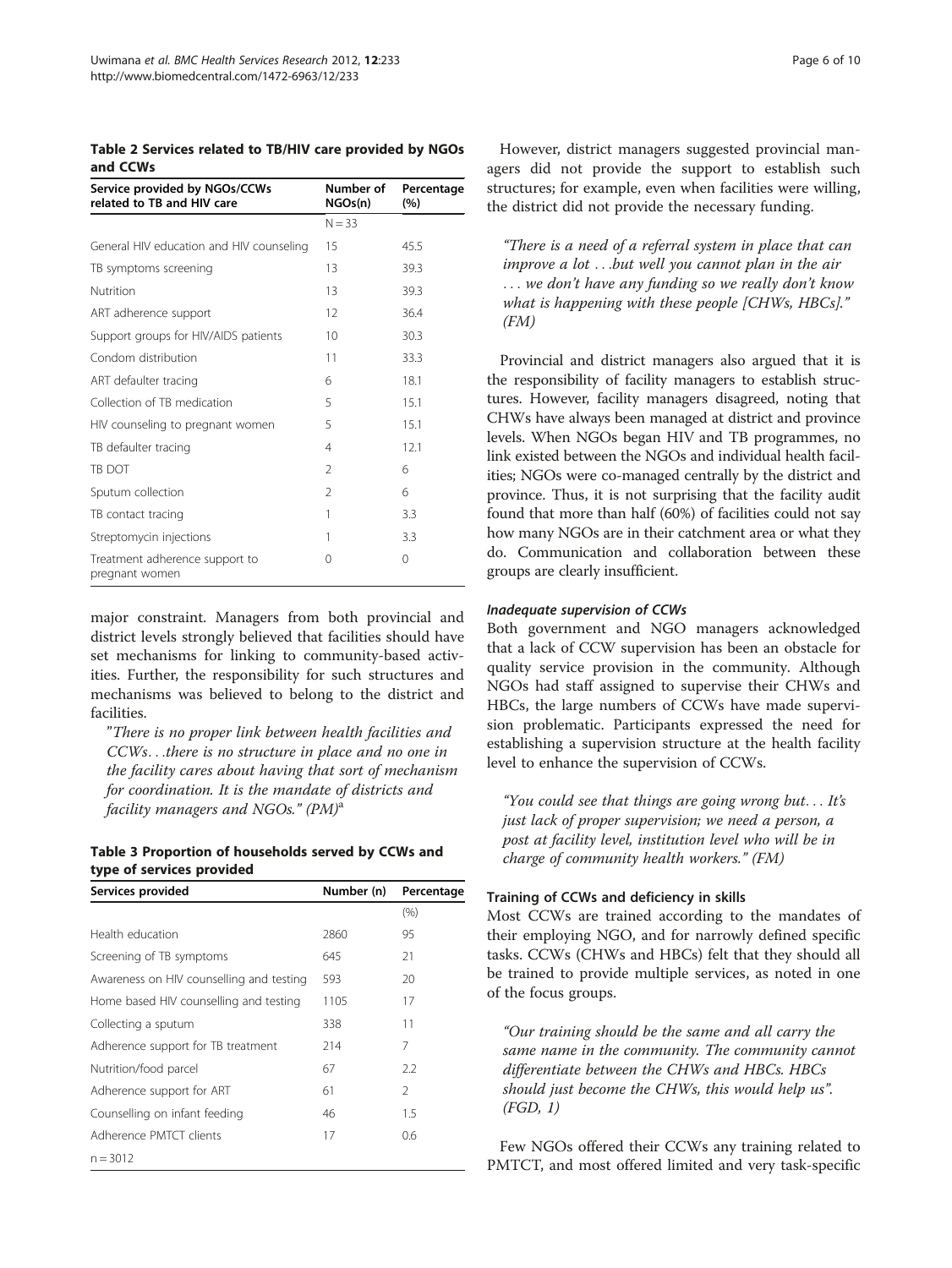training related to TB and HIV. This lack of training has been influenced by donor funds and to a lesser extent, by programme managers who currently run TB and HIV trainings separately for different cadres of CCWs.

"Most CCWs are trained according to what the funders who are supporting a particular NGO want; hence these services are disease-based and verticalised, although we as a Department of Health would like to see these CCWs trained comprehensively." (PM)

#### Financing of community-based activities

Low CCW stipends and a lack of resources and equipment were identified by participants as barriers related to financing of community-based activities.

#### Remuneration and motivation of CCWs

Across all categories of participants, low and nonstandard CHW and HBC stipends were identified as a factor that influenced CCW motivation, an issue also documented in the literature [[7\]](#page-9-0). CHWs receive a stipend of Rand 1,500 (219 USD) per month while HBCs receive Rand 500 (73 USD).

"We have a special request when it comes to money because food is expensive and we are doing a lot of hard work. At the end of the month you find that you are going to get little money, that you are only going to buy food and then it's gone. We don't know how we will pay school fees for our children because they [Department of Health] also say we must not mix this job with any other. What are we going to do with a R1,500 while things are expensive? ... it is not good... de-motivating." (FGD, 1)

#### Lack of resources and equipment

Lack of transport for CCW supervisors and sparsely populated districts further compounds the problems with supervision. Also, frequent gaps in the supply of resources and equipment, such as home based care kits, were also mentioned as a hindrance for community service provision.

"I am a HBC, we usually have stumbling blocks...we don't receive the home based kits and porridge for our clients. Sometimes we used to give bandages for the child if he /she is wounded but the bandages are no longer there." (FGD, 1)

#### Individual and community factors

While the system "supply side" factors were the predominant obstacles, sub-themes emerged across all categories of participants that included health care worker attitudes towards CCWs, HIV stigma in the community and lack of disclosure, and cultural beliefs and norms.

#### Health care worker attitudes towards CCWs

Most programme managers at the province and district levels, NGO managers, and CCWs felt that CCWs are not seen as part of the health system.

"Most of the professionals do not give credit to CHWs for the work they do and feel that they are not part of the health system" (FM)

While the study did not further explore the impact of such attitudes, research elsewhere stresses the detrimental effects of negative health worker attitudes on CCW credibility and on facility-community referrals [[7\]](#page-9-0). It is likely that lack of recognition of CCWs as state employees and part of the formal health system have contributed to tension and poor relationships between CCWs and health care workers [[2\]](#page-9-0), and NGOs managing CCWs with facility management to a certain extent.

#### HIV stigma in the community and lack of disclosure

Most NGO managers and CCWs perceived HIV stigma as a challenge for HCT and HIV diagnosis disclosure. As one CCW put it,

"The main problem in the community is stigma. When you visit a household, [household members] will hide the person who is sick if they know that he/she is HIV positive or the client will not disclose his/her status...." (FGD, 1)

Some TB and HIV clients interviewed felt that they should disclose their status to CCWs so that they could receive needed support. However, there is some fear among HIV infected clients regarding lack of confidentiality and emotional preparedness.

"My opinion is that we must tell the CHWs everything... people are scared to tell local people because they always think that she is going to gossip about me and tell other people about my status. I think that people have that thought/mentality while illness is eating him instead of disclosing to the CHW and getting quick help." (FGD, 2)

CCWs also expressed that cultural beliefs and norms can stop people from disclosing their HIV status and seeking care.

"People with HIV don't disclose their HIV status, they hide themselves. Sometimes when you provide HIV education in a household and as a result, the clients disclose their HIV status, then afterward, they just say I was bewitched I have to go to an Inyanga [Traditional doctor]." (FGD, 1)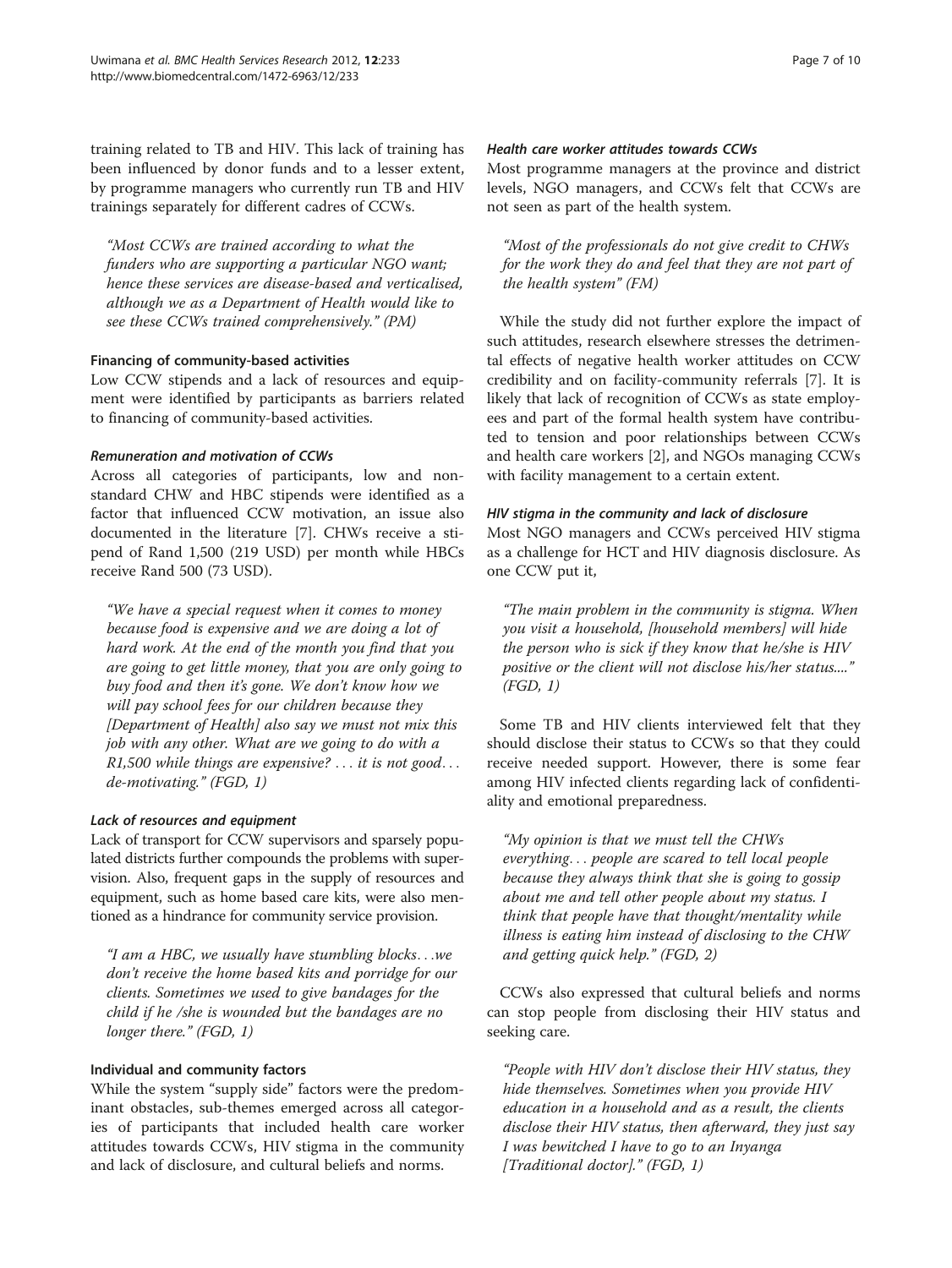## How to engage NGOs and CCWs in collaborative TB/HIV/ PMTCT activities at the community level

Actions to address the reported constraints emerged as the predominant themes in the interview data,: the integration of diverse community care cadres into one cadre; harmonisation of scope of practice across cadres; training for all CCWs on comprehensive TB/HIV/PMTCT care provision; improved supervision for CCWs; and the implementation of a monitoring and evaluation (M&E) system for community-based NGO/CCW programmes.

## Integration of diverse community cadres into one cadre and harmonise scope of practice of CCWs

Most of the participants perceived that the integration of different CCW cadres would reduce conflicts and multiple visits to a single household, saving both time and money.

"...so this one client must establish a rapport with five different categories of CCW coming to the house whereas if it was just one person it would work much better. Even for us as government it's not cost-effective because we have to pay three different people instead of one." (DM)

"It is better if we [CHWs and HBCs] work together because people in the community do not like it if there are many people entering one household." (FGD, 1)

Beyond the integration of various CCW cadres, some managers felt that CCWs should be comprehensive or generalists rather than specialists. They recommended merging the CCWs' responsibilities and expanding their scope of practice.

"if you look at the history of CHW programme, the programme had CHWs who look at prevention and health promotion and HBCs who focus on palliative care. We are trying to move away from the old CHW programme where these CCWs should be one and harmonise their scope of practice. So it must be comprehensive." (DM)

## Training of CCWs to provide comprehensive TB/HIV/PMTCT care

All participants felt that CCWs should be trained comprehensively in order to provide TB/HIV/PMTCT integrated care. Managers identified many activities related to TB/HIV/PMTCT on which CCWs should be trained, including health education, TB case finding, home based HCT, treatment adherence, counseling on feeding options, and education on living with HIV. Table 4 illustrates recommended core TB/HIV/PMTCT care activities to be provided at the community level.

#### A monitoring and evaluation system for CCW programmes

Both government and NGO mangers perceived strengthening monitoring and evaluation (M&E) systems for community-based programmes, including CCW supervision, as a strategy to enhance both facility-community interactions and the collaboration of NGOs and CHWs in TB/HIV/PMTCT activities.

"There should be someone at the facility such as a community health facilitator to ensure the link between the facilities and the CCWs and standardise the monitoring and evaluation system for the CHW programme." (FM)

#### **Discussion**

Although there is some variability in the facility-NGO audit data compared to the household survey in terms of services provided by NGO through CCWs, both the audits and the household survey reported limited involvement of NGOs and CCWs in provision of integrated TB/HIV/PMTCT services, particularly for TB case finding, HCT, treatment adherence (ART and TB) and PMTCT, despite the large number of TB and HIV patients needing community level care. The fact that 78% of community respondents reported at least one CCW visit in the previous year suggests that there is at

## Table 4 Core activities for provision of TB/HIV/PMTCT integrated care by CCWs at community level

Health Education related to TB,HIV and maternal and child care

Home based care

TB Case finding and treatment adherence

• Screening of TB symptoms and collection of sputa

"Community Care workers should be given resources such as sputum bottles so that they can use when identify a TB suspect".(NGOM)

• TB treatment collection and DOT

Defaulter tracing and TB contact tracing

- Home based HIV counseling and Testing (HBHCT)
- HIV counseling and Testing
- " Some people don't want go to the facility when referred by CCWs for HIV testing they want it to be provided at home"(DM)
- Ongoing counseling to enhance disclosure

"You need enough support and counseling before you go an HIV test because If you are able to accept it there is no problem to disclose when you get home. (FGD,2)

Screening for STIs symptoms

Adherence support for ART and dual therapy

Nutritional support

"There is no food to give to the sick people. The porridge also gives strength to HIV positive people" (FGD,1)

Referrals for social services/grant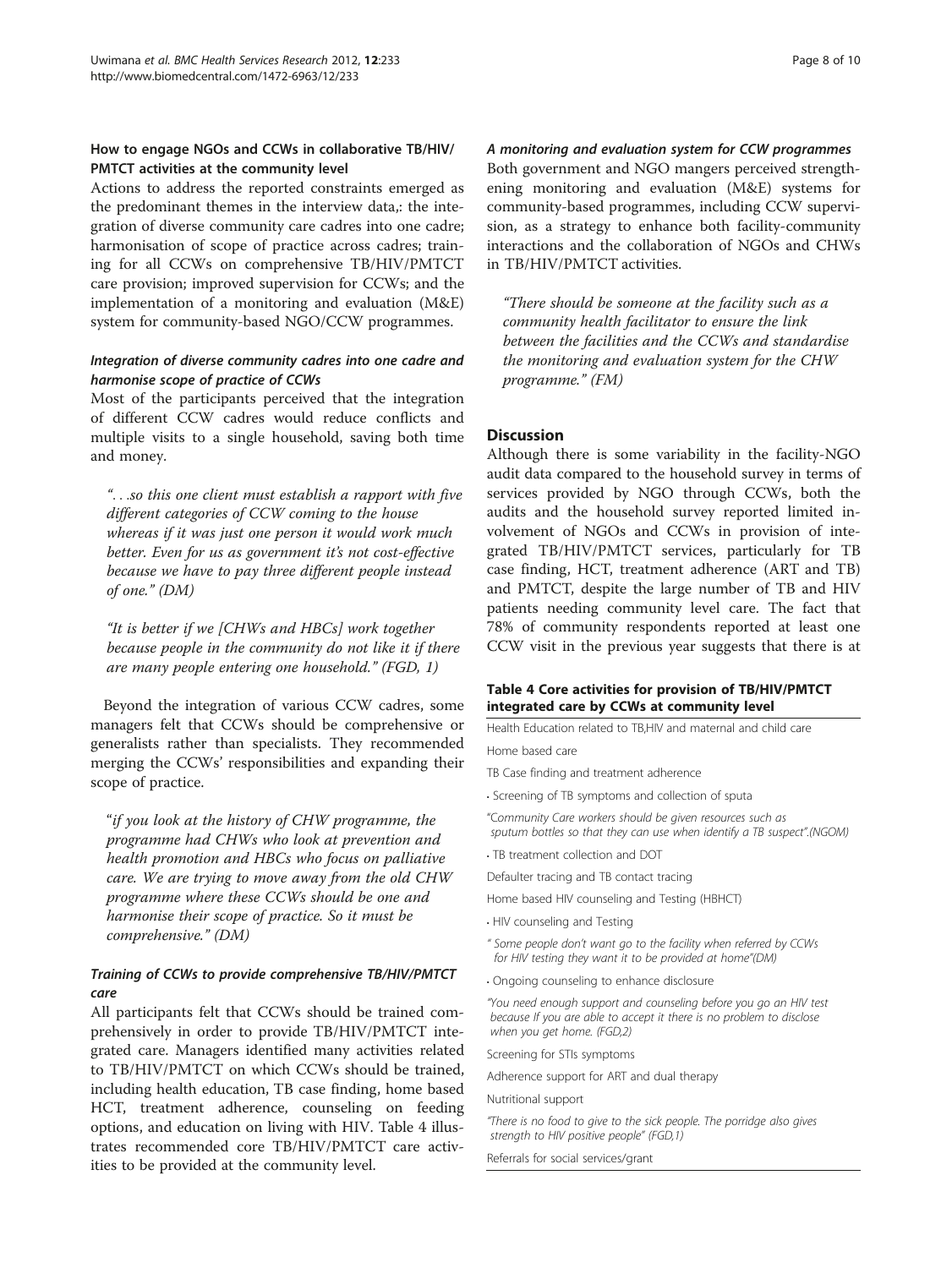least broad – if not deep – coverage at the community level.

The limited care and support provided to patients needing assistance at the community level – only 11% of facilities' TB and HIV patients are reported to have received care and support – indicates inadequate linkages between facility and NGOs. This division has contributed to poor follow-up of patients at the household level once enrolled into care.

Limited provision of community level TB/HIV/ PMTCT integrated services can be partly explained by contextual issues such as denial of the HIV epidemic [by the previous Mbeki government] and health systems barriers that are not particular to KZN but are found throughout the country and the continent at large. Lack of leadership, historical structural and managerial factors inherited from vertical TB and HIV programmes, and lack of community participation in collaborative TB and HIV activities are determinants of poor implementation in many countries of sub-Saharan Africa, including South Africa [[8](#page-9-0),[10](#page-9-0),[11](#page-9-0),[20,21](#page-9-0)].

This study's respondents, however, emphasized the onthe-ground organisational and managerial factors, notably non-existent or unfunded mechanisms to foster health facility-CCW-NGO-community linkages, training practices, remuneration and other financing choices, and community and individual factors as major constraints for the engagement of NGOs and CCWs in collaborative TB/HIV/PMTCT activities.

TB and HIV services continue to be provided separately in the community, due in part to lack of comprehensive and integrated training by TB, HIV and PMTCT programme coordinators who still operate independently, and also in part to targeted funding imperatives similar to those reported elsewhere [[7,22-24](#page-9-0)]. Comprehensive and integrated training should be geared towards ensuring competence in core activities related to TB/HIV/PMTCT integrated care to be provided by CCWs. To provide comprehensive and integrated care that incorporates the core TB/HIV/PMTCT activities, the scope of practice for CCWs needs to be expanded to include activities such as home based HCT [[25-27](#page-9-0)].

Studies in the literature have shown that weak supervision of CCWs and lack of an M&E system have contributed to poor quality of care provided by CCWs [5;10–11]. The findings of this study suggest that an enhanced M&E system for community-based activities with proper supervision for CCWs may offer an opportunity for improving the engagement of NGOs and CCWs in collaborative TB/HIV/PMTCT activities. Supportive facility-level structures to link health facilities and CCWs appear to be key. This could include employing a community health facilitator or team leader to provide supervisory support to CCWs. Strategies to improve the

facility and community interface should be geared toward health care professional and CCW working relations.

Finally, this study found strong support for integration of diverse community care cadres into one cadre with an expanded and generalized scope of practice. This change will require strong leadership at district and facility levels to enhance the integration of CCWs in the PHC system, as envisaged in the country's current priority of re-engineering of PHC. However, more research is required to understand how CCWs can best be integrated within the district health systems operationally, rather than theoretically.

This study is not free of limitations that should be noted. As the study was conducted only in one district out of 11 districts in KZN province, the statistical generalizability of the results are limited.

However, the inclusion of a wide range of participants from government, civil society (NGOs), CCW and consumers of healthcare (patients), the large sample size of the household survey, and the mixed methods design enhance the robustness of the findings and increase the potential generalisability of these findings across the province and similar rural settings.

#### Conclusions

CCWs can help bridge significant gaps in integrated TB/HIV/PMTCT service delivery at the community level. This study identifies contextual and health systems challenges that effective CCW engagement in KZN as elsewhere will likely face. Effective interventions will address structural, organizational and managerial constraints as well as inadequate funding for community-based activities and CCW incentives. These interventions should combine systematic skills-building and consistent CCW supervision with a reliable referral and M&E system.

In South Africa the CCW programme is not only health-oriented but also a politically charged issue, with expectations that threaten the already overwhelmed CCWs' activities [[10](#page-9-0)]. Reform will require a review of the CCW programme including the scope of CCW practice and re-direction of resources based on what is expected from them. Although the findings of this study focus on collaborative TB/HIV/PMTCT activities, these findings may be relevant to other PHC programmes and other settings beyond South Africa.

#### **Endnotes**

Coding convention; Provincial managers (PM); District manager(DM); Facility managers (FM); NGO manager (NGOM) FGD with CCW (FGD,1); FGD with patients (FGD,2)